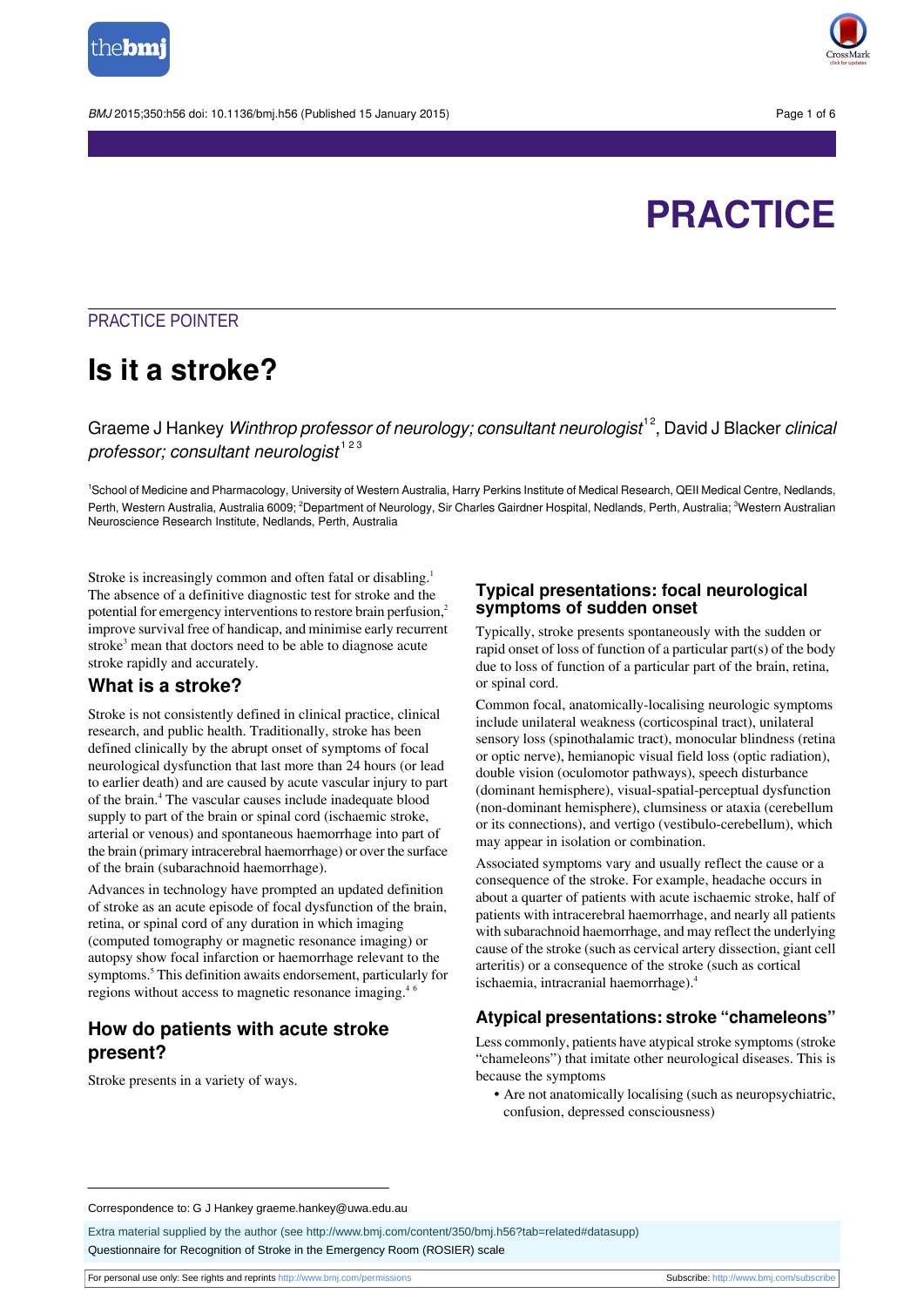#### **The bottom line**

- **•** Suspect the diagnosis of stroke in all patients with abrupt onset of neurological symptoms, particularly in those with risk factors for stroke. Early and accurate diagnosis of stroke enables early interventions targeted to the cause, which may improve survival and functional recovery and minimise early recurrent stroke.
- **•** Some stroke patients will present with atypical stroke symptoms in which the symptom onset is not sudden or the loss of neurological function is not clearly anatomically-localising.
- **•** The FAST (Facial drooping, Arm weakness, Speech difficulties and Test (or Time)) score is a useful screening test in the community, while emergency department doctors may use the FAST or ROSIER scales, and stroke physicians will undertake a more complete and systematic neurovascular assessment.
- **•** Stroke lacks a perfect diagnostic test, and current diagnosis relies on clinical history and examination, supported by brain imaging (such as computed tomography and magnetic resonance imaging, which can be normal).
- **•** Seizures, syncope, and sepsis account for 20-25% of suspected strokes.
- **•** Are positive (such as abnormal movements, rather than paralysis, due to seizure, alien hand syndrome, or hemiballismus)
- Seem to be peripheral nerve in origin (vestibular syndrome, other cranial nerve palsy, cortical hand syndrome, monoparesis)
- **•** Are isolated (isolated vertigo, binocular blindness, amnesia, anosognosia, dysarthria, dysphagia, stridor, foreign accent, or headache). $<sup>7</sup>$ </sup>

Such atypical symptoms are more likely to be due to a stroke if the patient has known cardiovascular disease or risk factors.

#### **Subarachnoid haemorrhage**

This typically presents with a sudden, severe diffuse headache in nearly all patients,<sup>4</sup> usually without focal neurological symptoms or signs. Neck stiffness is not invariable and may not occur for hours. Other features include vomiting (75%), depressed consciousness(67%), focal neurological dysfunction (15%), intraocular subhyaloid haemorrhages (14%), epileptic seizures(7%), delirium (1%), radicular or precordial pain (spinal subarachnoid haemorrhage), severe hypertension, and electrocardiographic changes that may mimic acute myocardial infarction.<sup>9</sup>

A headache may not be present in patients with subarachnoid haemorrhage and depressed consciousness. Also, other symptoms may prevail over headache in patients with subarachnoid haemorrhage who have a confusional state, epileptic seizure, or associated head trauma.

#### **Cerebral vein thrombosis**

Cerebral vein and venous sinus thrombosis typically presents with gradual onset headache followed by focal neurological deficits, epileptic seizures, or impairment of consciousness, in different combinations and degrees of severity.<sup>10</sup> In up to 15% of patients however, the onset of the headache is sudden ("thunderclap headache").

#### **How is stroke diagnosed?**

#### **Early recognition**

The Face Arm and Speech Test (FAST) is a simple, three item recognition tool to aid screening for stroke in the community (box 1). The presence of acute facial paresis, arm drift, or abnormal speech increases the likelihood of stroke (likelihood ratio of  $>1$  finding = 5.5 (95% confidence interval 3.3 to 9.1)), while the absence of all three decreases the likelihood (likelihood ratio of 0 findings =  $0.39$  (0.25 to 0.61)).<sup>11</sup> Paramedics using FAST achieve high levels of detection and diagnostic accuracy of stroke<sup>12</sup> but may miss posterior circulation strokes<sup>13</sup> and treatable stroke mimics such as hypoglycaemia.

Emergency department clinicians may opt for the Recognition of Stroke in the Emergency Room (ROSIER) score, which comprises the three FAST items plus visual field defect, leg weakness, loss of consciousness or syncope and seizure activity (see online data supplement).<sup>14</sup> An initial study among emergency department physicians showed increased diagnostic sensitivity compared with FAST,<sup>14</sup> although a later study showed similar sensitivities and specificities for both.<sup>15</sup>

#### **Clinical diagnosis**

Stroke is diagnosed clinically on the basis of a description of sudden onset of loss of focal neurological function that is thought to be due to disturbed blood supply to the relevant part of the brain, retina, or spinal cord. If these criteria are met, the likelihood of a stroke is high because stroke is common (that is, high prevalence or pre-test probability), and even higher if the "milieu" is appropriate (such as an elderly patient with a history of prolonged exposure to vascular risk factors).

Symptoms associated with a high agreement between observers for the diagnosis of stroke versus no vascular event are sudden paralysis or weakness, numbness or tingling, change in speech, visual loss, diplopia, and non-orthostatic dizziness (kappa = 0.60 (95% confidence interval 0.52 to 0.68)).<sup>11</sup>

An observational study of 350 presentations with suspected stroke found that eight items in the clinical bedside assessment independently predicted the diagnosis of stroke (see tabl[e⇓](#page-5-0)).16-18 Many of these predictors have been validated in other studies.<sup>19</sup>

If the patient is seen within 24 hours of symptom onset, and if the neurological symptoms are still present at the time of the assessment and thought to be vascular in origin, the patient should be managed as if he or she has had a stroke, rather than diagnosing a transient ischaemic attack and predicting that the symptoms will resolve within 24 hours.

#### **Investigations**

The diagnosis of stroke is confirmed by computed tomography or magnetic resonance imaging of the brain or cerebrospinal fluid examination for subarachnoid blood.<sup>5</sup>

#### Non-contrast computed tomography (CT) of the head

This is the initial diagnostic standard because it is widely and rapidly available and has near perfect sensitivity for acute intracranial haemorrhage. Ischaemic stroke may not be apparent on the initial CT scan, although subtle signs of early ischaemia are usually evident. The sensitivity of CT for diagnosing acute ischaemic stroke is limited if the focal ischaemia is recent (minutes to hours), small, or in the posterior fossa. The sensitivity of CT for diagnosing subarachnoid haemorrhage is limited if it is small or the CT scan is delayed, which allows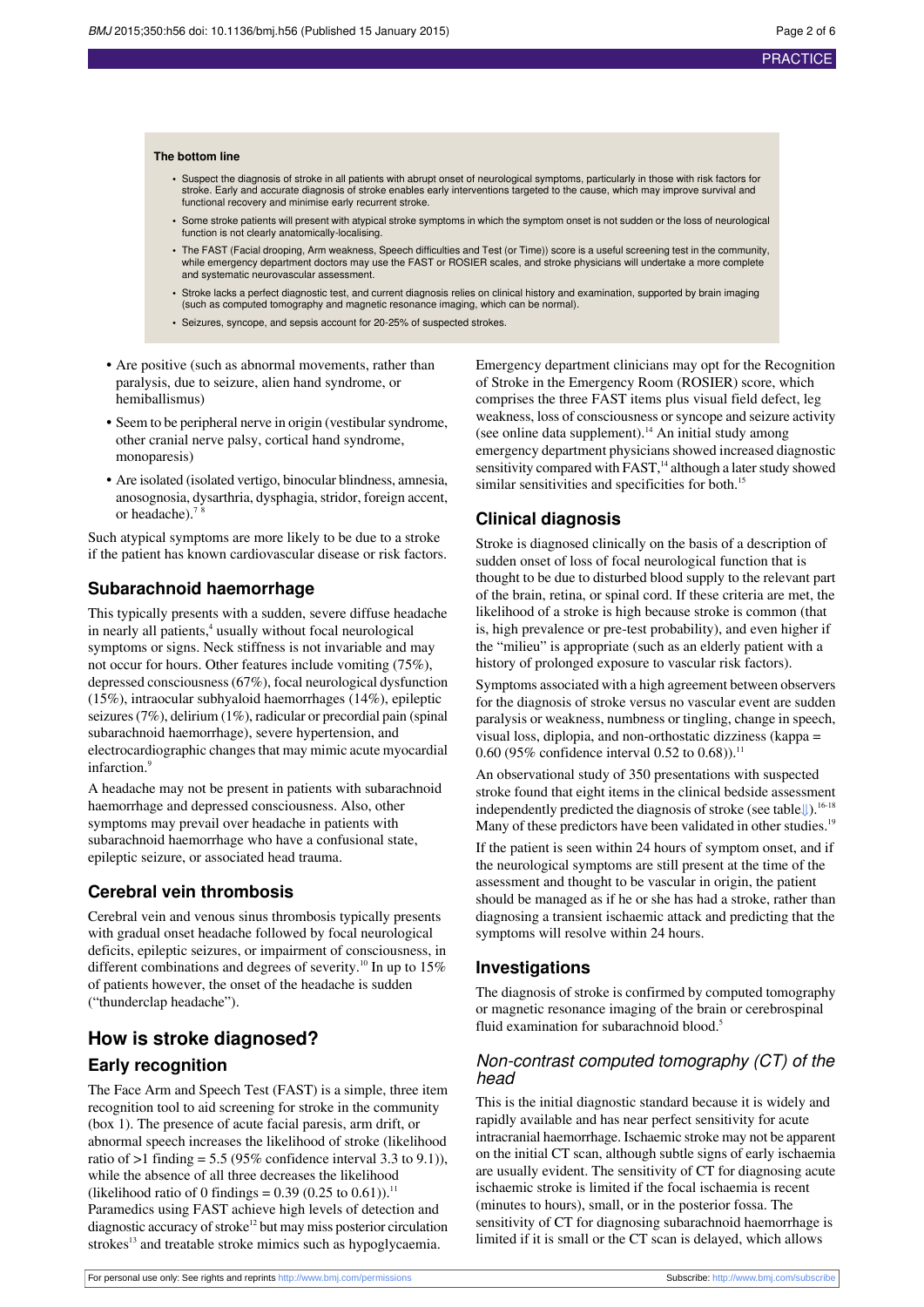#### **Box 1: Face Arm and Speech Test (FAST)**

FAST is used as a mnemonic to help detect stroke and facilitate an appropriate response. It stands for Facial drooping, Arm weakness, Speech difficulties, and Time. **Face**—Ask the person to smile. Does one side of the face droop? **Arms**—Ask the person to raise both arms. Does one arm drift downward?

**Speech**—Ask the person to repeat a simple phrase. Is the speech slurred or strange? **Time**—If you observe any of these signs, call for an ambulance immediately

time for the subarachnoid blood to degrade. The sensitivity of CT is 98% for subarachnoid haemorrhage within 12 hours,  $93\%$ at 24 hours, and declines rapidly after 10 days.

#### Lumbar puncture and cerebrospinal fluid examination (CSF) examination for subarachnoid blood

This is required if SAH is being considered and the CT scan is non-diagnostic.<sup>9</sup> However, the prevalence of xanthochromia in the CSF also declines with time and is detected in only 70% of cases of subarachnoid haemorrhage after three weeks and 40% after four weeks.

#### Magnetic resonance imaging (MRI)

Diffusion weighted MRI is more sensitive than CT scanning for detecting acute cerebral ischaemia, particularly in patients presenting within 12 hours of symptom onset.<sup>20 21</sup> A meta-analysis of eight studies involving 308 participants reported that the sensitivity of diffusion weighted MRI for diagnosing acute ischaemic stroke was 0.99 (95% confidence interval  $0.23$  to  $1.00$ ) and the specificity was  $0.92$   $(0.83$  to  $0.97)$ ; the summary estimates for CT were sensitivity 0.39 (0.16 to 0.69) and specificity 1.00 (0.94 to 1.00).<sup>21</sup> A caveat of this meta-analysis is that the reported high sensitivity of MRI was obtained in patients with a high pre-test probability of stroke (such as major stroke). $^{21}$  Subsequent studies in patients with minor ischaemic stroke (who tend to have a lower pre-test probability of stroke) have reported the sensitivity of diffusion weighted MRI to be only 76% (71 to 81%).<sup>22</sup> Therefore, a negative diffusion weighted MRI result does not exclude the diagnosis of stroke, particularly in patients with minor ischaemic stroke.<sup>22</sup> Further, a positive diffusion weighted MRI result does not confirm the diagnosis of stroke<sup>23</sup> <sup>24</sup>; it may be due to non-stroke conditions such as seizures, migraine, hypoglycaemia, tumour, encephalitis, abscess, and multiple sclerosis.

Gradient echo T2-weighted susceptibility MRI is as sensitive as CT for acute haemorrhage and is more sensitive for previous haemorrhage. MRI venography or CT venography is usually required to confirm the diagnosis of cerebral vein and venous sinus thrombosis.

#### Investigation sequence

Thus when assessing a patient with suspected acute stroke, an urgent plain CT brain scan often identifies an area of acute focal brain ischaemia and almost always identifies an area of acute focal brain or subarachnoid haemorrhage. If the CT does not show either, then undertake an MRI to identify early infarction (there is no need to specify MRI sequences such as diffusion weighted or gradient echo), or lumbar puncture and CSF examination if subarachnoid haemorrhage is suspected.

To seek the cause of the stroke, imaging of the relevant carotid or vertebral arterial system by carotid ultrasound or CT or MRI angiography, and heart and aortic arch by echocardiography, may be required.

If the patient's symptoms have resolved quickly because of a probable transient ischaemic attack and the CT scan is unremarkable, subsequent tests are still needed to find the underlying cardiovascular cause of the transient ischaemia (such as carotid stenosis or atrial fibrillation) and to treat that urgently to prevent recurrent transient ischaemic attack or fatal or disabling stroke.

#### **What are the diagnostic pitfalls?**

In the community, stroke patients and health professionals do not always recognize the symptoms of stroke. The relationship between the nature of the clinical symptoms and the nature, site, and severity of the underlying brain and vascular pathology are unreliable. Hence, symptoms of a stroke may be attributed to a more benign explanation. Also, focal neurological symptoms of stroke tend to be negative (that is, loss of function) rather than positive. Thus a loss of function may not be noticed until the function is attempted (such as speaking or writing). Community screening tools such as FAST aim to assist in earlier recognition.

The clinical diagnosis of stroke can be most difficult within the critical first few hours, particularly if the onset of symptoms is uncertain (for example, because of coma, dysphasia, confusion, or no witness), clinical features are atypical ("chameleons") or changing, the patient istoo unwell or agitated to obtain a reliable history or interpretable brain imaging, access to imaging is delayed, or the imaging is normal.<sup>78</sup>

Even experienced neurologists show considerable inter-observer variability in the diagnosis of acute stroke, probably because of the inherent limitations of the clinical assessment and brain imaging.<sup>11</sup> Sometimes the available information does not allow an obvious answer, and the diagnosis is made or excluded on the basis of probability. However, it is important for clinicians to avoid premature closure of the diagnosis during the emergency assessment of a suspected acute stroke. If the initial diagnosis of stroke is not confirmed or not likely, it may be necessary to withdraw it, to avoid inappropriate subsequent investigations, treatments, and consequences (such as implications for driving and insurance policies) and to facilitate "diagnostic vigilance" for other diagnoses ("mimics").

#### **What other conditions may mimic a stroke and lead to "overdiagnosis" of stroke?**

Among patients presenting with a typical stroke syndrome, up to 20-25% will have a stroke mimic (box 2).<sup>8 25</sup> Unfortunately, brain imaging alone does not always distinguish stroke from its mimics, and other investigations may be required to exclude the differential diagnoses shown in box 2.

Among patients presenting with other neurological syndromes, such as isolated vertigo, stroke may be the underlying cause. A common example is the acute vestibular syndrome (isolated vertigo with secondary ataxia and nausea), which may have a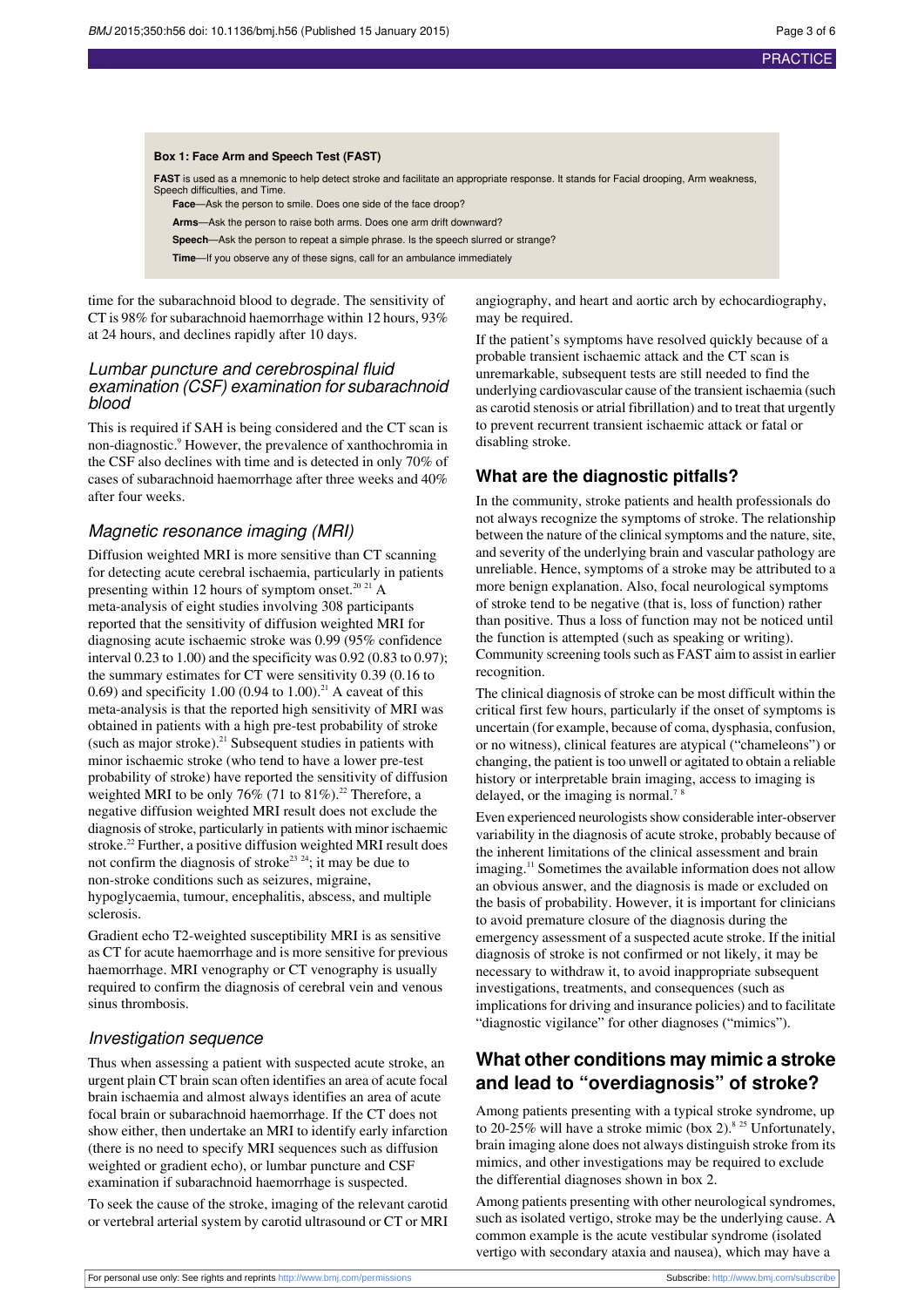**PRACTICE** 

| Box 2: The 20 most common conditions that may mimic stroke, identified in a systematic review and meta-analysis<br>of cases series <sup>8 25</sup>                                                               |
|------------------------------------------------------------------------------------------------------------------------------------------------------------------------------------------------------------------|
| Seizure (20%)<br>Positive symptoms (limb jerking, head turning, posturing, lip smacking)                                                                                                                         |
| Brief (<2 minutes) usually                                                                                                                                                                                       |
| Loss of awareness and amnesia for event unless simple partial seizure                                                                                                                                            |
| Post-ictal negative symptoms (such as Todd's paresis) may persist for 1-2 days                                                                                                                                   |
| History of epilepsy, recurrent similar seizures, or previous cortical injury                                                                                                                                     |
| Syncope (15%)<br>Faint or light headed before syncope; vision may darken or hearing muffle                                                                                                                       |
| Brief (<1 minute) loss of awareness with rapid recovery to full alertness                                                                                                                                        |
| Associated nausea, pallor, sweating                                                                                                                                                                              |
| Sepsis (12%)<br>Systemic sepsis may exacerbate neurological deficits from a prior stroke                                                                                                                         |
| Associated fever and raised inflammatory markers                                                                                                                                                                 |
| Sepsis may also cause stroke: hypercoagulability, infective endocarditis                                                                                                                                         |
| Functional (9%)<br>Usually a trigger (such as panic attack, dissociative episode, emotional or psychosocial stressors and anxiety)                                                                               |
| Isolated non-anatomical sensory symptoms common                                                                                                                                                                  |
| Positive features of functional disease more important than lack of features of organic disease: for example, inconsistency (task dependent<br>weakness, can't move leg but can walk) and positive Hoover's sign |
| Tend to be recurrent and stereotyped                                                                                                                                                                             |
| Primary headache disorder (such as migraine) (9%)<br>Positive symptoms that build up and spread (such as visual to somatosensory)                                                                                |
| Duration usually 20-30 minutes but may last hours                                                                                                                                                                |
| Associated nausea, vomiting, photophobia, phonophobia with or without headache                                                                                                                                   |
| Family history of migraine                                                                                                                                                                                       |
| Brain tumour (7%)<br>5% present rapidly (haemorrhage, seizure, oedema, hydrocephalus)                                                                                                                            |
| Metabolic (6%)<br>Hypoglycaemia (due to insulin treatment, sulphonylureas, alcohol, Addison's disease, or insulinoma) can present with focal neurological<br>symptoms and signs alone                            |
| Peripheral vestibular disorder (4%)                                                                                                                                                                              |
| Neuropathy (4%)                                                                                                                                                                                                  |
| Dementia (3%)                                                                                                                                                                                                    |
| Extradural or subdural haemorrhage (2%)                                                                                                                                                                          |
| Drugs and alcohol (2%)                                                                                                                                                                                           |
| Transient global amnesia (2%)                                                                                                                                                                                    |
| Other diagnosis (6%)                                                                                                                                                                                             |
|                                                                                                                                                                                                                  |

peripheral cause (such as vestibular neuritis) or a central cause (such as vestibulo-cerebellar stroke). A focused history and physical examination are often required to diagnose acute vestibular syndrome due to a vertebrobasilar stroke because the lesion is often too small to be seen on brain imaging.<sup>26</sup> A three-step bedside oculomotor examination (HINTS: Head Impulse test, Nystagmus, Test of Skew) to elicit a normal horizontal head impulse test, direction-changing nystagmus in eccentric gaze, or skew deviation (vertical ocular misalignment) identifies stroke with high sensitivity (100%) and specificity (96%) in patients with acute vestibular syndrome and is more sensitive than early MRI.<sup>27</sup>

The head impulse test assesses the vestibular ocular reflex. The patient focuses on a visual target (such as the examiner's nose), and the examiner turns the patient's head to one side with a high acceleration but low amplitude head thrust. Normally, head movement towards a semicircular canal will activate that canal and evoke reflex movement of both eyes in the opposite direction, away from the canal, to maintain ocular fixation on the visual target. This reflex is preserved, and the test is negative, in patients with central causes of vertigo (such as stroke). In patients with a peripheral cause of vertigo (such as acute vestibular neuritis), head movement towards the defunct semicircular canal will fail to activate the vestibular-ocular

reflex and the visual target will be lost from fixation during the sudden head movement. The patient then has to make a catch-up saccade (eye movement), usually toward the examiner's nose, to refixate the visual target, and the test is positive.

Nystagmus that changes direction on sustained gaze in one direction makes a central pathology for the acute vestibular syndrome more likely. A predominantly horizontal nystagmus that beats only in one direction and increases in intensity when the patient looks in the direction of the fast phase of the nystagmus is usually of peripheral origin.

Contributors: Both authors wrote and revised this article and approved the final version. GJH is guarantor.

Competing interests: We have read and understood the BMJ policy on declaration of interests and have no relevant interests to declare.

Provenance and peer review: Commissioned; externally peer reviewed.

- Feigin VL, Forouzanfar MH, Krishnamurthi R, Mensah GA, Connor M, Bennett DA, et al; Global Burden of Diseases, Injuries, and Risk Factors Study 2010 (GBD 2010) and the GBD Stroke Experts Group. Global and regional burden of stroke during 1990-2010: findings from the Global Burden of Disease Study 2010. Lancet 2014;383:245-54.
- 2 Emberson J, Lees KR, Lyden P, Blackwell L, Albers G, Bluhmki E, et al. Effect of treatment delay, age, and stroke severity on the effects of intravenous thrombolysis with alteplase for acute ischaemic stroke: a meta-analysis of individual patient data from randomised trials. Lancet 2014;384:1929-35.
- 3 Hankey GJ. Secondary stroke prevention. Lancet Neurol 2014;13:178-94.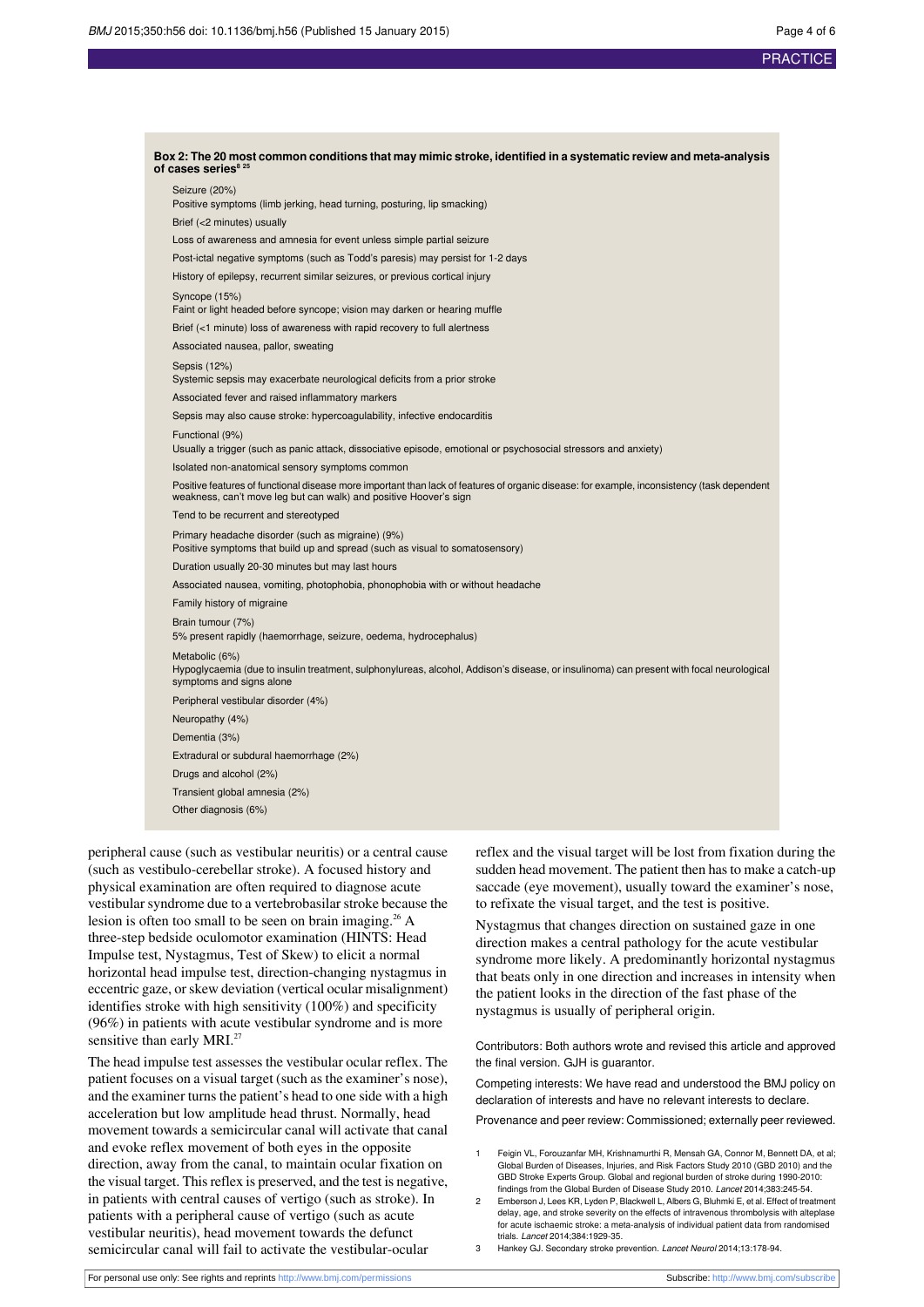- 4 Warlow C, van Gijn J, Dennis M, Wardlaw J, Bamford J, Hankey G, et al. Stroke: practical management . 3rd ed. Blackwell Publishing, 2008.
- 5 Sacco RL, Kasner SE, Broderick JP, Caplan LR, Connors JJ, Culebras A, et al. An updated definition of stroke for the 21st century: a statement for healthcare professionals from the American Heart Association/American Stroke Association. Stroke 2013;44:2064-89.
- 6 Brazzelli M, Chappell FM, Miranda H, Shuler K, Dennis M, Sandercock PA, et al. Diffusion-weighted imaging and diagnosis of transient ischemic attack. Ann Neurol 2014;75:67-76.
- 7 Edlow JA, Selim MH. Atypical presentations of acute cerebrovascular syndromes. Lancet Neurol 2011;10:550-60.
- 8 Fernandes PM, Whiteley WN, Hart SR, Al-Shahi Salman R. Strokes: mimics and chameleons. Pract Neurol 2013;13:21-8.
- 9 Hankey GJ, Nelson MR. Easily missed? Subarachnoid haemorrhage. BMJ 2009;339:b2874.
- 10 Saposnik G, Barinagarrementeria F, Brown RD Jr, Bushnell CD, Cucchiara B, Cushman M, et al. Diagnosis and management of cerebral venous thrombosis: a statement for healthcare professionals from the American Heart Association/American Stroke Association. Stroke 2011;42:1158-92.
- 11 Goldstein LB, Simel DL. Is this patient having a stroke? JAMA 2005;293:2391-402.<br>12 Harbison J. Hossain O. Jenkinson D. Davis J. Louw SJ. Ford GA. Diagnostic accura 12 Harbison J, Hossain O, Jenkinson D, Davis J, Louw SJ, Ford GA. Diagnostic accuracy
- of stroke referrals from primary care, emergency room physicians, and ambulance staff using the face arm speech test. Stroke 2003;34:71-6.
- 13 Nor AM, McAllister C, Louw SJ, Dyker AG, Davis M, Jenkinson D, et al. Agreement between ambulance paramedic- and physician-recorded neurological signs with Face Arm Speech Test (FAST) in acute stroke patients. Stroke 2004;35:1355-9.
- 14 Nor AM, Davis J, Sen B, Shipsey D, Louw SJ, Dyker AG, et al. The Recognition of Stroke in the Emergency Room (ROSIER) scale: development and validation of a stroke recognition instrument. Lancet Neurol 2005;4:727-34.
- 15 Whiteley WN, Wardlaw JM, Dennis MS, Sandercock PA. Clinical scores for the identification of stroke and transient ischaemic attack in the emergency department: a cross-sectional study. J Neurol Neurosurg Psychiatry 2011;82:1006-10.
- 16 Hand PJ, Kwan J, Lindley RI, Dennis MS, Wardlaw JM. Distinguishing between stroke and mimic at the bedside: the brain attack study. Stroke 2006;37:769-75.
- 17 National Institute of Neurological Disorders and Stroke. NIH Stroke Scale. [www.ninds.](http://www.ninds.nih.gov/doctors/NIH_Stroke_Scale.pdf) [nih.gov/doctors/NIH\\_Stroke\\_Scale.pdf](http://www.ninds.nih.gov/doctors/NIH_Stroke_Scale.pdf).
- 18 Bamford J, Sandercock P, Dennis M, Burn J, Warlow C. Classification and natural history of clinically identifiable subtypes of cerebral infarction. Lancet 1991;337:1521-6.
- 19 Merino JG, Luby M, Benson RT, Davis LA, Hsia AW, Latour LL, et al. Predictors of acute stroke mimics in 8187 patients referred to a stroke service. J Stroke Cerebrovasc Dis 2013;22:e397-403.
- 20 Chalela JA, Kidwell CS, Nentwich LM, Luby M, Butman JA, Demchuk AM, et al. Magnetic resonance imaging and computed tomography in emergency assessment of patients with suspected acute stroke: a prospective comparison. Lancet 2007;369:293-8.
- 21 Brazzelli M, Sandercock PA, Chappell FM, Celani MG, Righetti E, Arestis N, et al. Magnetic resonance imaging versus computed tomography for detection of acute vascular lesions in patients presenting with stroke symptoms. Cochrane Database Syst Rev 2009;(4):CD007424.
- 22 Doubal FN, Dennis MS, Wardlaw JM. Characteristics of patients with minor ischaemic strokes and negative MRI: a cross-sectional study. J Neurol Neurosurg Psychiatry 2011;82:540-2.
- 23 Yong AW, Morris Z, Shuler K, Smith C, Wardlaw J. Acute symptomatic hypoglycaemia mimicking ischaemic stroke on imaging: a systemic review. BMC Neurol 2012;12:139.
- 24 Mair G, Wardlaw JM. Imaging of acute stroke prior to treatment: current practice and evolving techniques. Br J Radiol 2014;87:20140216.
- 25 Gibson LM, Whiteley W. The differential diagnosis of suspected stroke: a systematic review. J R Coll Physicians Edinb 2013;43:114-8.
- 26 Tarnutzer AA, Berkowitz AL, Robinson KA, Hsieh YH, Newman-Toker DE. Does my dizzy patient have a stroke? A systematic review of bedside diagnosis in acute vestibular syndrome. CMAJ 2011;183:E571-92.
- 27 Kattah JC, Talkad AV, Wang DZ, Hsieh YH, Newman-Toker DE. HINTS to diagnose stroke in the acute vestibular syndrome: three-step bedside oculomotor examination more sensitive than early MRI diffusion-weighted imaging. Stroke 2009;40:3504-10.

**Accepted:** 24 November 2014

#### Cite this as: BMJ 2015;350:h56

© BMJ Publishing Group Ltd 2015